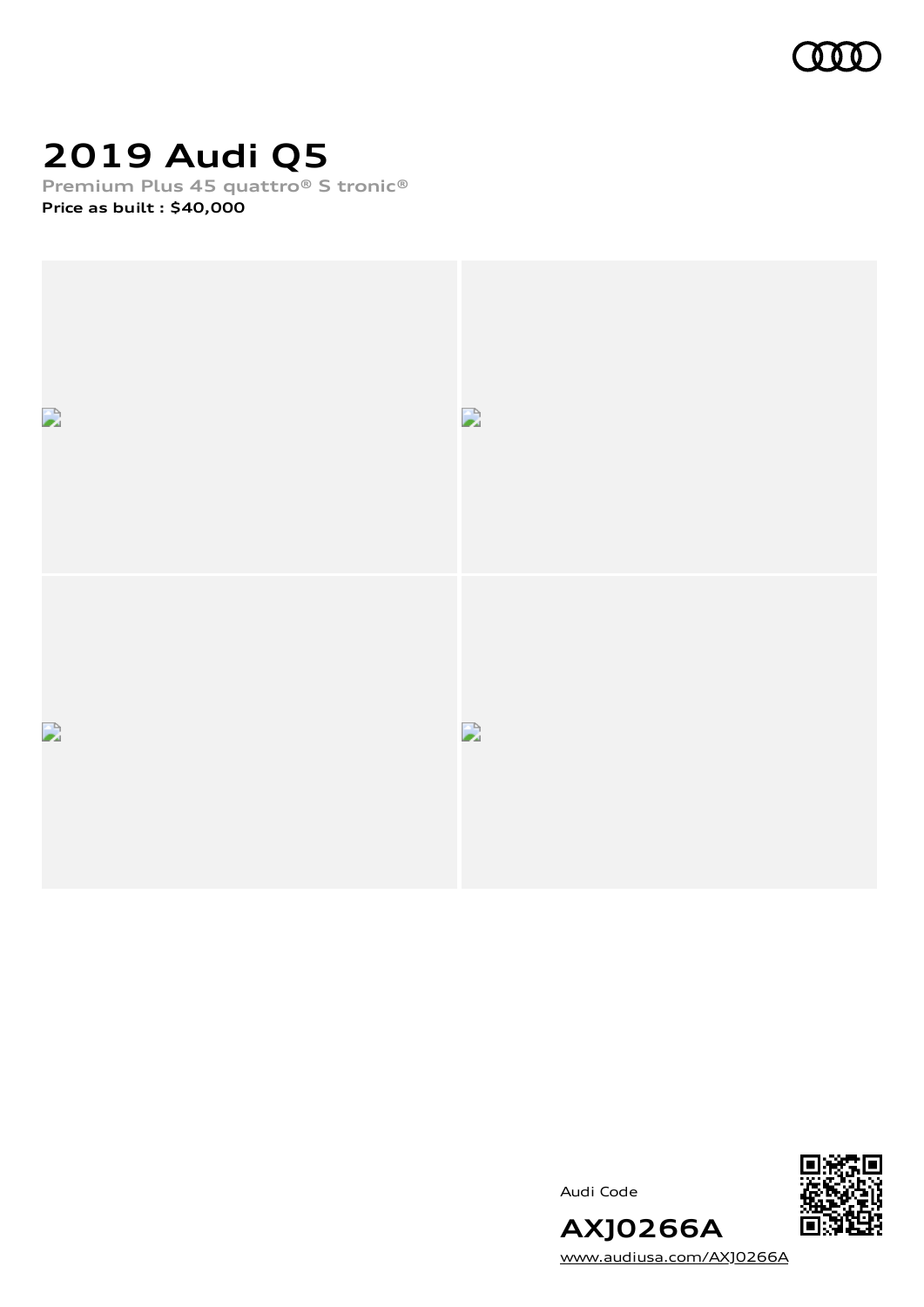### **Summary**

#### **Audi 2019 Audi Q5** Premium Plus 45 quattro® S tronic®

**Price as buil[t](#page-10-0)** \$40,000

### **Exterior colour**

Matador Red metallic

### $\overline{\phantom{a}}$

#### **Further Information**

|                 | N٥           |
|-----------------|--------------|
| Mileage         | 17,603 miles |
| Type of vehicle | Used car     |

**Warranty**

**Audi Code** AXJ0266A

#### **Interior colour**

| Seats     | Black |
|-----------|-------|
| Dashboard | Black |
| Carpet    | Black |
| Headliner | Gray  |

### **Your configuration on www.audiusa.com**

[www.audiusa.com/AXJ0266A](https://www.audiusa.com/AXJ0266A)

**Commission number** 7185b7880a0e09a82f04

### **Technical Specifications**

| Engine type                  | 2.0-liter four-cylinder                       |
|------------------------------|-----------------------------------------------|
| stroke                       | Displacement/Bore and 1,984/82.5 x 92.8 cc/mm |
| Torque                       | 273 lb-ft@rpm                                 |
| Top track speed              | 130 mph mph $1$                               |
| Acceleration (0 - 60<br>mph) | 5.9 seconds seconds                           |
| Recommended fuel             | Premium                                       |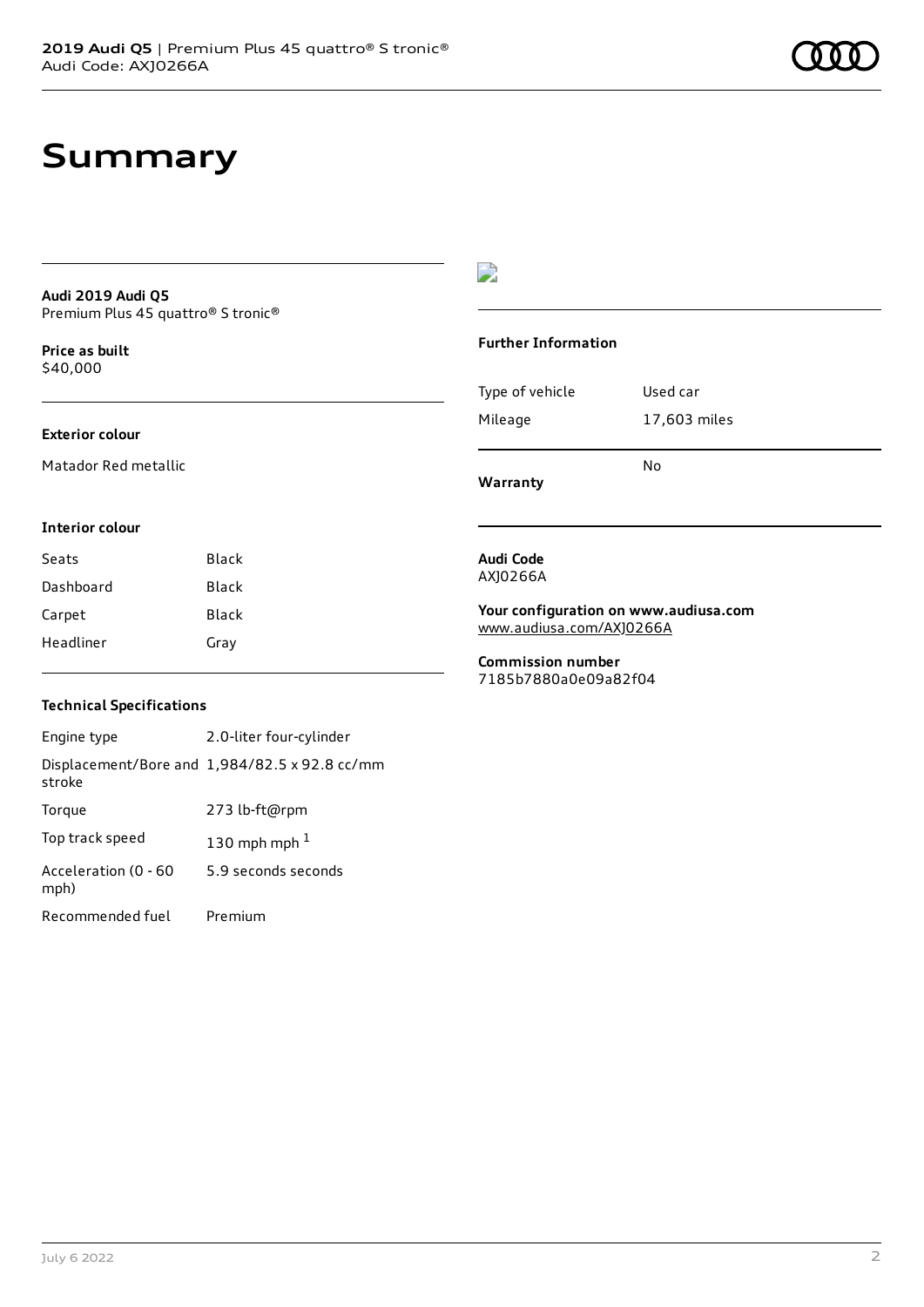# **Equipment**

Matador Red metallic

Audi advanced key-keyless start, stop and entry

Power-adjustable, auto-dimming, power-folding, heated exterior side mirrors with memory

Full LED headlights

Automatic headlights

19" 235/55 all-season tires

19" 5-arm-wing design wheels

Panoramic sunroof

Aluminum door sill inlays

Leather package









**(1/2)**

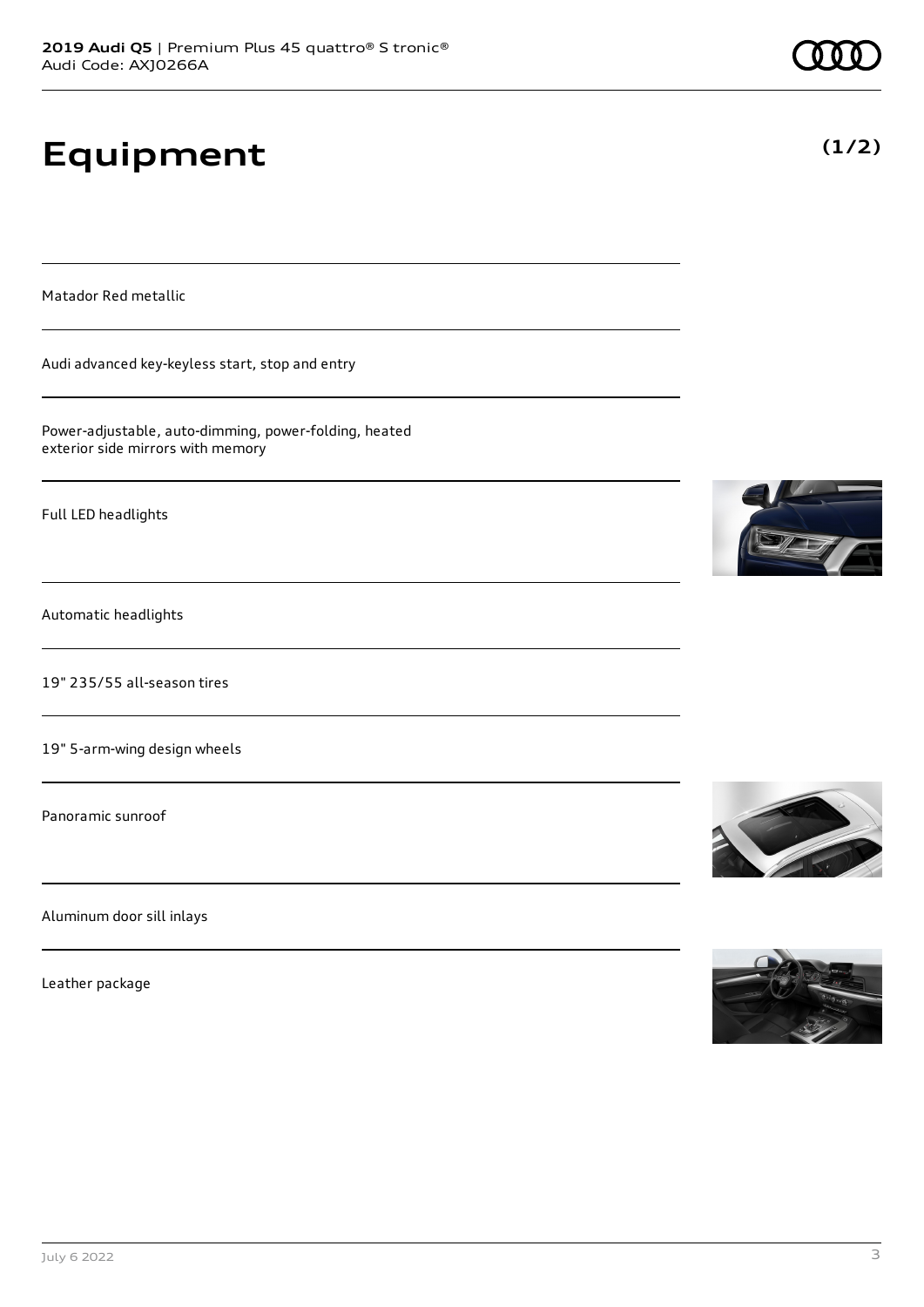# **Equipment**

Parking system plus

Audi pre sense® rear

Audi virtual cockpit (12.3" LCD full digital instrument cluster with up to three visual modes: Infotainment and Classic. S, RS and R8 models also offer Sport mode)

MMI® Navigation plus

Audi connect CARE assistance and security services and sixmonth trial subscription to Audi connect PRIME and Audi connect PLUS online services

MMI® Radio plus with ten speakers and single CD player with MP3 playback capability

Audi side assist

SiriusXM® Satellite Radio

Audi phone box









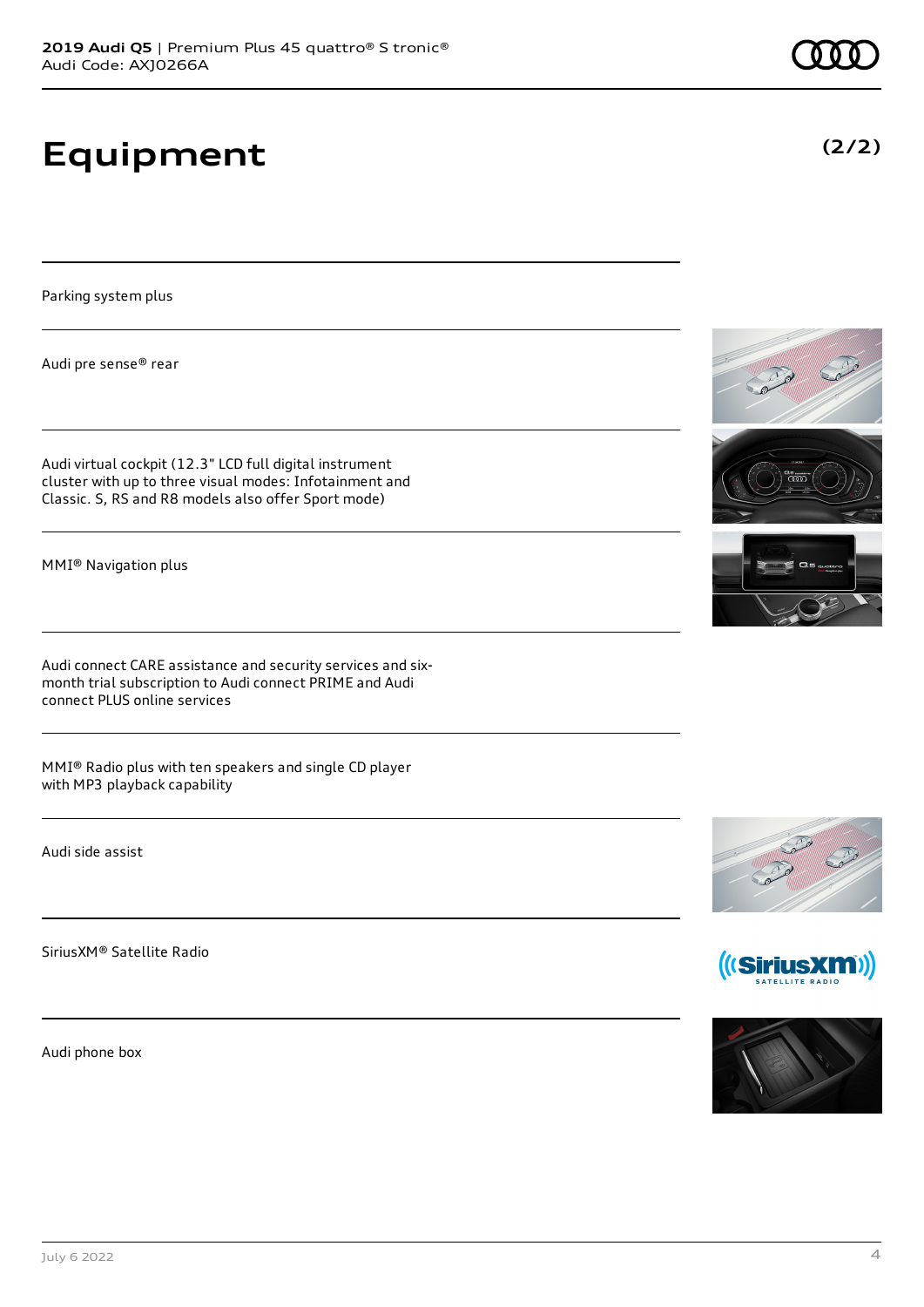## **Standard features**

### **Safety and Security**

| 4UB | Driver and front passenger airbags                               |
|-----|------------------------------------------------------------------|
| UH1 | Electromechanical parking brake                                  |
| 8T2 | Cruise control with coast, resume and<br>accelerate features     |
| VC2 | Garage door opener (HomeLink®)                                   |
| 4H5 | Flectronic child locks                                           |
| QZ7 | Electromechanical power steering                                 |
| 7K6 | Tire-pressure monitoring system                                  |
| 4X3 | Front thorax side airbags and Sideguard®<br>head curtain airbags |
| 3B7 | Lower Anchors and Tethers for Children<br>(LATCH) in rear seats  |
|     |                                                                  |

| <b>Interior</b> |                                                                                     |
|-----------------|-------------------------------------------------------------------------------------|
| 417             | Auto-dimming interior rear view mirror with<br>digital compass                      |
| 001             | LED interior lighting package                                                       |
| 1 XW            | Three-spoke multifunction steering wheel                                            |
| 7F9             | Leather-wrapped gear selector                                                       |
| 4F7             | Power tailgate                                                                      |
| 5XF             | Driver and front-passenger extendable sun<br>visors with illuminated vanity mirrors |
| 3NS             | Sliding, split folding 40/20/40 rear<br>seatbacks with adjustable recline           |
| N1F             | Leather seating surfaces                                                            |
| 4A3             | <b>Heated front seats</b>                                                           |
| 5MG             | Dark Brown Walnut Wood inlays                                                       |

### **Exterior**

| 1S1   | Car jack                                 |
|-------|------------------------------------------|
| 1 B A | Dynamic suspension system                |
| 3S1   | Aluminum roof rails                      |
| 511   | Adaptive rear spoiler                    |
| 8SP   | LED taillights with dynamic turn signals |
| VW1   | Rear privacy glass                       |
| 47R   | Aluminum trim around exterior windows    |
|       |                                          |

### **Interior**

| OE1 | Storage package       |
|-----|-----------------------|
| 4M3 | Four beverage holders |
| 6N1 | Cloth headliner       |

### 9AQ Three-zone automatic climate control

#### **Infotainment and Driver Assistance**

| 6K9             | Audi pre sense® basic and Audi pre sense®<br>city                                                                                             |
|-----------------|-----------------------------------------------------------------------------------------------------------------------------------------------|
| 2H1             | Audi drive select                                                                                                                             |
| IW <sub>3</sub> | Audi connect CARE assistance and security<br>services                                                                                         |
| UD <sub>2</sub> | Audi smartphone interface including Apple<br>CarPlay <sup>™</sup> and Google <sup>™</sup> Android Auto <sup>™</sup> for<br>compatible devices |
| KA <sub>2</sub> | Rear view camera                                                                                                                              |
| 9VD             | Audi sound system                                                                                                                             |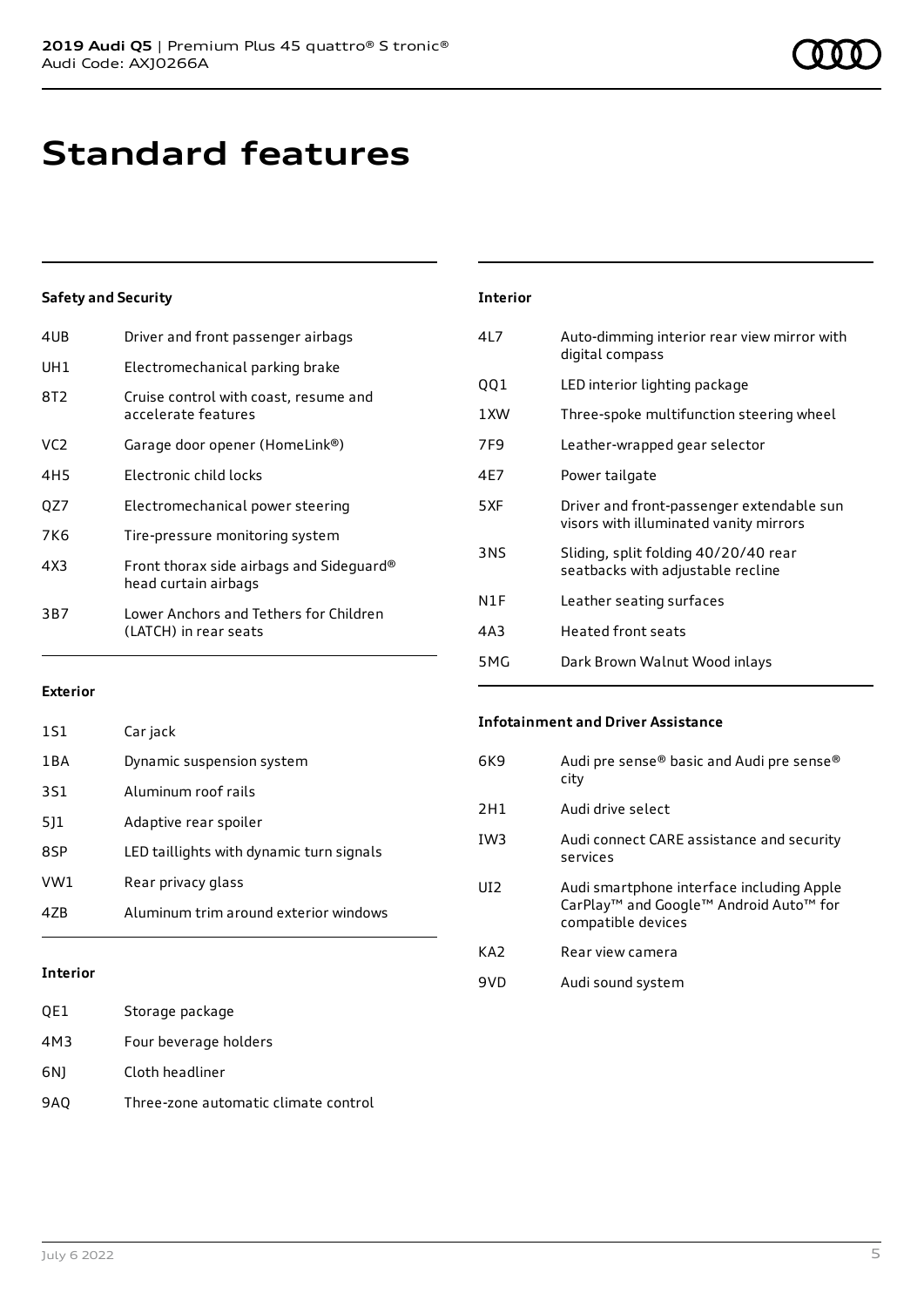### **Dealer remarks**

\*\* Our mission is to work as a cohesive team and to be the best in every area of our business \*\* We will accomplish this by relentlessly earning our Customer's loyalty by exceeding their expectations and creating world class experiences \*\*

\*\*CERTIFIED\*\*, Audi Advanced Key, Audi Connect PRIME & PLUS, Audi Phone Box, Audi Pre Sense Rear, Audi Side Assist, Audi Virtual Cockpit, Auto-Dimming Power Folding Mirrors, Convenience Package, Driver Seat Memory, Leatherette Covered Center Console & Door Armrests, LED Headlights, Panoramic Sunroof, Parking System Plus (Front/Rear Acoustic Sensors), Premium Plus Package, Radio: Audi MMI Navigation Plus w/MMI Touch, SiriusXM All Access Service, Stainless Steel Door Sills, Trailer Hitch, USB Charge Ports for Rear Seats, Wheels: 19" 5-Arm-Wing Design.

Honesty, integrity and great customer service - that's what you can expect from Royal Automotive Group. After 70 years in the automotive industry, we've learned that nothing is more important than treating the customer right. We work hard to offer our customers the largest and best selection in new and pre-owned vehicles, and our goal is to make you a customer for life. http://www.royalauto.com/ Vehicle Features May Include; Convenience Package (Audi Advanced Key, Audi Pre Sense Rear, Audi Side Assist, Auto-Dimming Power Folding Mirrors, Driver Seat Memory, and SiriusXM All Access Service), Premium Plus Package (Audi Connect PRIME & PLUS, Audi Phone Box, Audi Virtual Cockpit, Leatherette Covered Center Console & Door Armrests, LED Headlights, Panoramic Sunroof, Parking System Plus (Front/Rear Acoustic Sensors), Radio: Audi MMI Navigation Plus w/MMI Touch, Stainless Steel Door Sills, USB Charge Ports for Rear Seats, and Wheels: 19" 5-Arm-Wing Design), Trailer Hitch, 10 Speakers, 4-Wheel Disc Brakes, 5.302 Axle Ratio, ABS brakes, Air Conditioning, Alloy wheels, AM/FM radio, Audi smartphone interface (Apple CarPlay/Android Auto), Auto-dimming Rear-View mirror, Automatic temperature control, Brake assist, Bumpers: body-color, Compass, Delay-off headlights, Driver door bin, Driver vanity mirror, Dual front impact airbags, Dual front side impact airbags, Electronic Stability Control, Emergency communication system: Audi connect CARE, Exterior Parking Camera Rear, Four wheel independent suspension, Front anti-roll bar, Front Bucket Seats, Front Center Armrest, Front dual zone A/C, Front fog lights, Front reading lights, Garage door transmitter: HomeLink, Genuine wood console insert, Genuine wood dashboard insert, Genuine wood door panel insert, Heated 8-Way Power Front Bucket Seats, Heated door mirrors, Heated front seats, High intensity discharge headlights: Xenon plus, Illuminated entry, Leather Seating Surfaces, Leather Shift Knob, Leather steering wheel, Low tire pressure warning, Occupant sensing airbag, Outside temperature display, Overhead airbag, Overhead console, Panic alarm, Passenger door bin, Passenger vanity mirror, Power door mirrors, Power driver seat, Power Liftgate, Power passenger seat, Power steering, Power windows, Radio data system, Radio: Audi Sound System w/7" Display, Rain sensing wipers, Rear air conditioning, Rear anti-roll bar, Rear fog lights, Rear reading lights, Rear seat center armrest, Rear window defroster, Rear window wiper, Remote keyless entry, Roof rack, Security system, Speed control, Speed-sensing steering, Speed-Sensitive Wipers, Split folding rear seat, Spo...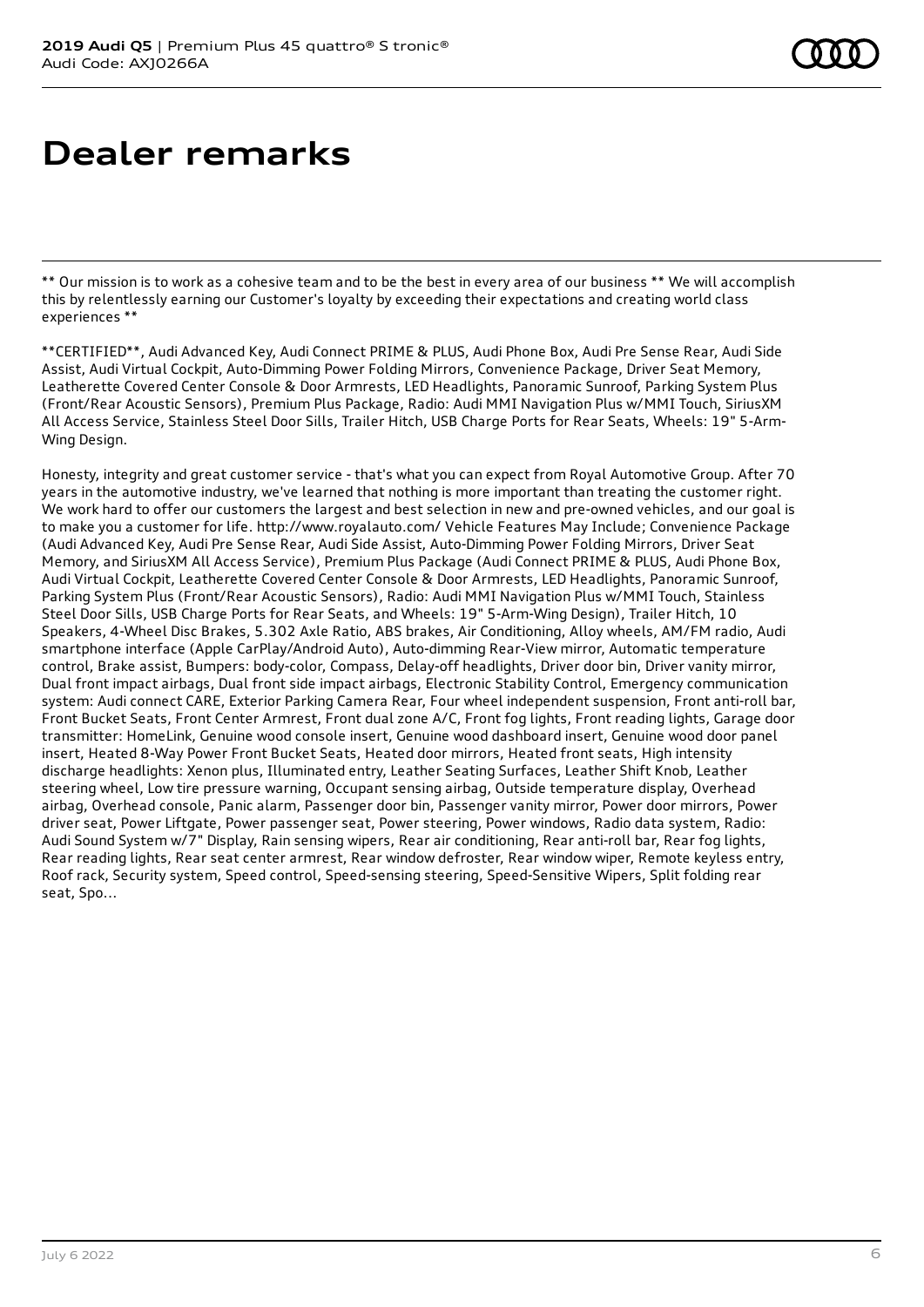### **Technical Specifications**

### **Engineering | Performance**

| Engine type                                 | 2.0-liter four-cylinder                                                                          |
|---------------------------------------------|--------------------------------------------------------------------------------------------------|
| Power Level                                 | 45                                                                                               |
| Max. output ps/hp                           | 248 @ rpm                                                                                        |
| Towing capacity                             | Trailer hitch provision with 4,400-lb<br>maximum towing capacity and 440-<br>lb tongue weight lb |
| Torque                                      | 273 lb-ft@rpm                                                                                    |
| Valvetrain                                  | 16-valve DOHC with Audi valvelift<br>system                                                      |
| Acceleration (0 - 60<br>mph)                | 5.9 seconds seconds                                                                              |
| Engine block                                | Cast-iron                                                                                        |
| Induction/fuel injection Turbocharged/TFSI® |                                                                                                  |
| Cylinder head                               | Aluminum-alloy                                                                                   |
| stroke                                      | Displacement/Bore and 1,984/82.5 x 92.8 cc/mm                                                    |
| Top track speed <sup>1</sup>                | 130 mph mph                                                                                      |

#### **Electrical system**

| Alternator | 110-150 A   |
|------------|-------------|
| Battery    | 420 A/75 Ah |

### **Transmission | Drivetrain**

| 0.508:1                                                                                                                                                   |
|-----------------------------------------------------------------------------------------------------------------------------------------------------------|
| 5.302:1                                                                                                                                                   |
| 0.386:1                                                                                                                                                   |
| 1.057:1                                                                                                                                                   |
| Seven-speed S tronic <sup>®</sup> dual-clutch<br>automatic transmission and<br>quattro <sup>®</sup> all-wheel drive with ultra <sup>®</sup><br>technology |
| 2.190:1                                                                                                                                                   |
| 1.517:1                                                                                                                                                   |
| 2.750:1                                                                                                                                                   |
| 3.188:1                                                                                                                                                   |
|                                                                                                                                                           |

#### **Steering**

| Steering type                              | Electromechanical power steering<br>system |  |
|--------------------------------------------|--------------------------------------------|--|
| Turning diameter, curb- 38.4 ft<br>to-curb |                                            |  |
| Steering ratio                             | 15.8:1                                     |  |
| <b>Suspension</b>                          |                                            |  |
| Front axle                                 | Five-link front suspension                 |  |

### Rear axle Five-link rear suspension

### **Brakes**

| Front brakes | 13.3 (ventilated disc) in |
|--------------|---------------------------|
| Rear brakes  | 13.0 (ventilated disc) in |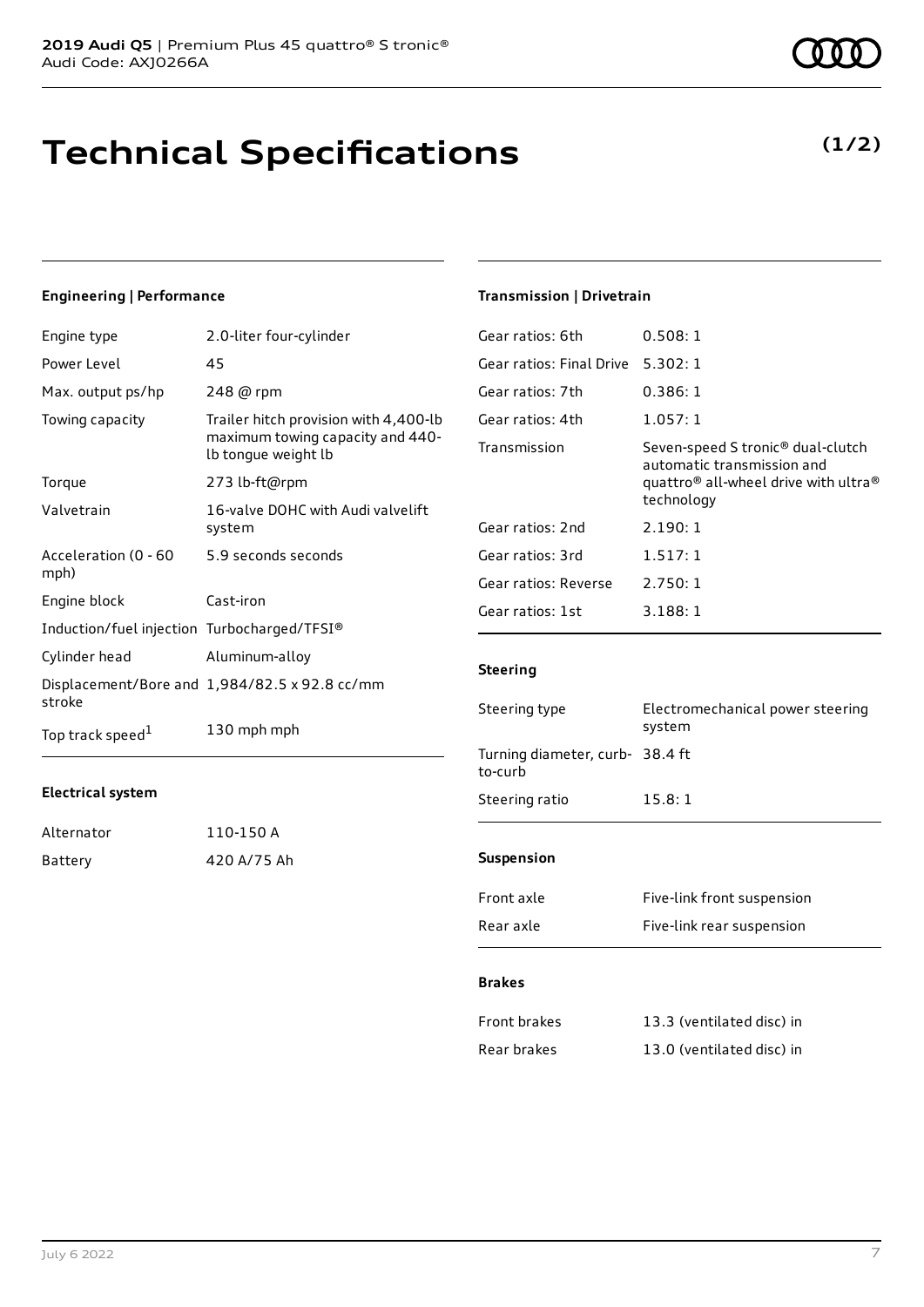### **Technical Specifications**

| Material                      | Multi-material body construction<br>(steel and aluminum composition)                      |  |
|-------------------------------|-------------------------------------------------------------------------------------------|--|
| <b>Warranty   Maintenance</b> |                                                                                           |  |
| Warranty                      | 4-year/50,000-mile Audi New<br>Vehicle Limited Warranty                                   |  |
| Maintenance                   | 12-month/10,000-mile (whichever<br>occurs first) NO CHARGE first<br>scheduled maintenance |  |

### **Exterior Measurements**

**Body**

| Height                           | 65.3 in  |
|----------------------------------|----------|
| Overall width without<br>mirrors | 74.5 in  |
| Length                           | 183.6 in |
| Wheelbase                        | 111.0 in |
| Drag coefficient                 | 0.32 Cw  |
| Overall width with<br>mirrors    | 84.3 in  |
| Track rear                       | 63.3 in  |
| Track front                      | 63.6 in  |
| Curb weight                      | 4,045 lb |
| Ground clearance,<br>loaded      | 8.2 in   |

#### **Interior measurements**

| Seating capacity                          | 5                      |
|-------------------------------------------|------------------------|
| Shoulder room, rear                       | 56.5 in                |
| Head room with front<br>sunroof           | 40.2 in                |
| Leg room, rear                            | 37.8 in                |
| Shoulder room, front                      | 57.7 in                |
| Head room with rear<br>sunroof            | 37.7 in                |
| Head room, rear                           | 39.3 in                |
| Leg room, front                           | 41.0 in                |
| Head room, front                          | 41.7 in                |
| Cargo volume, rear<br>seatbacks up/folded | 25.1/53.1 cu ft, cu ft |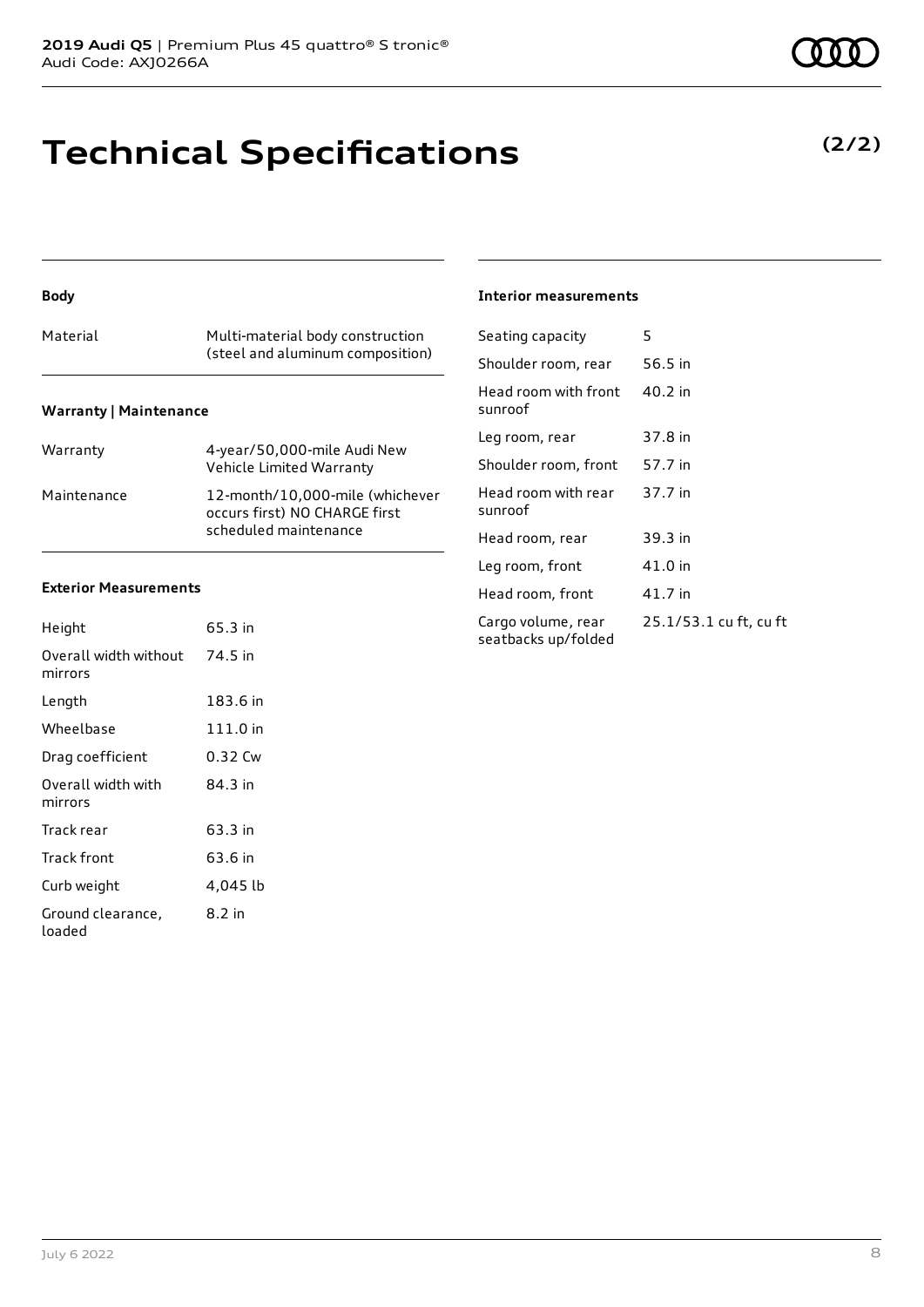### **Consumption- and emission**

### **Consumption by NEDC**

| urban       | 22 mpg |
|-------------|--------|
| extra-urban | 27 mpg |
| combined    | 24 mpg |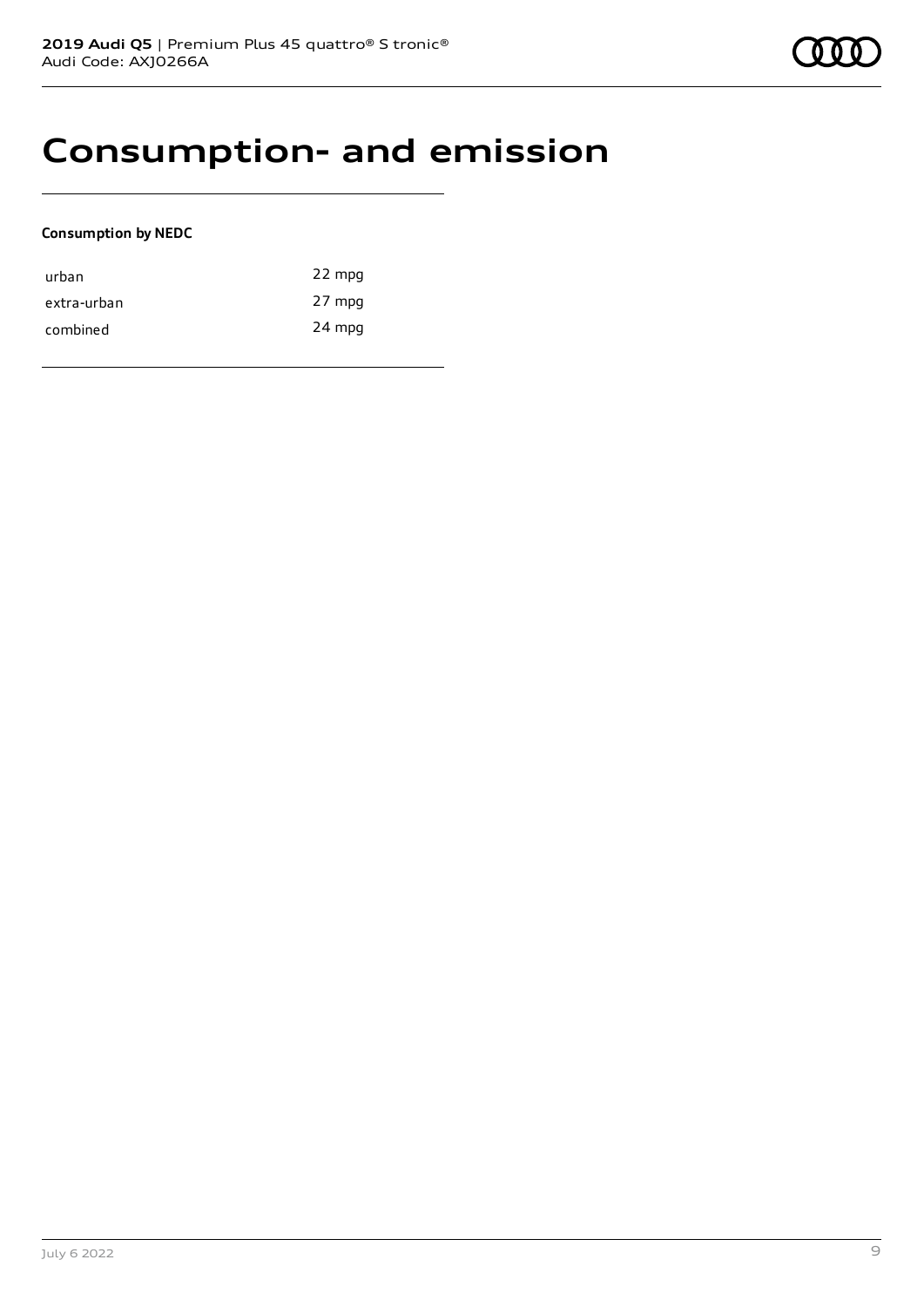### **Contact**

Dealer **Audi San Francisco**

300 S Van Ness Ave 94103 San Francisco CA

Phone: +14152418100 FAX: 4152418198

www: [https://www.audisanfrancisco.com](https://www.audisanfrancisco.com/)